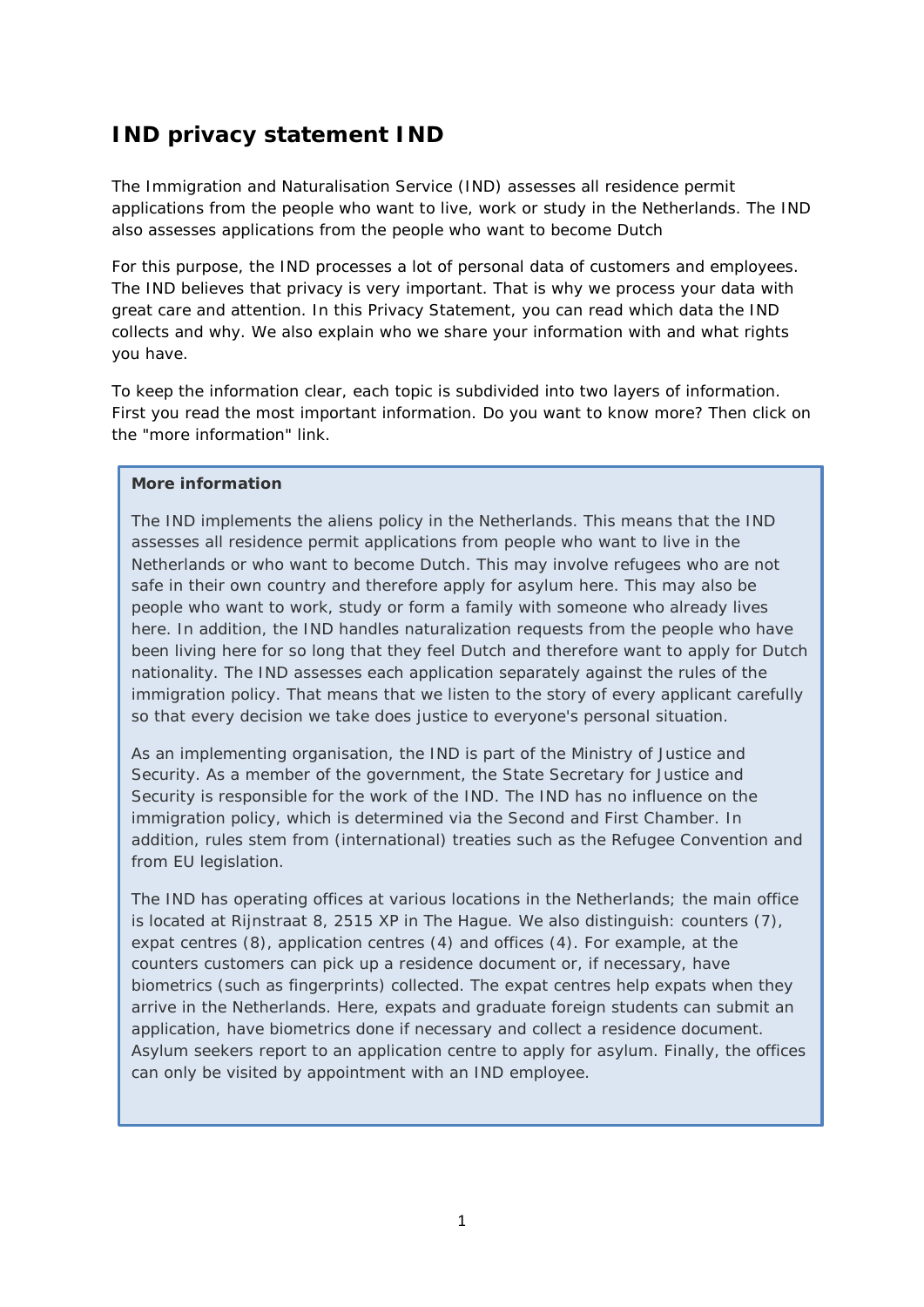## **What personal information does the IND collect from you?**

The IND processes personal data of the people who apply for a residence permit in the Netherlands or the people who apply to become Dutch nationals. We also process personal data from sponsors, family members, interpreters, agents, employees of the IND and employees of other organisations. The IND receives the personal data from these people personally or from other persons or organisations involved.

The IND processes general personal data. For example, name, contact information, nationality and passport number, date and place of birth and marital status, and also special personal data if it is necessary for the work of the IND, for example, racial or ethnic origin, political views and beliefs, and also genetic and biometric data, sexual orientation and information about criminal cases or a criminal record. For a comprehensive overview, see 'more information'.

The IND obtains personal data in various ways:

- The applicant provides the personal data relating to him or her in connection with the submitted application, personally or possibly through an authorised representative.
- The sponsor of the person who wants to stay in the Netherlands provides the personal data about him or her.
- The applicant provides personal data of third parties, such as family members.
- The personal data come from other government departments and authorities.

#### **More information**

### **Personal data the IND collects**

The IND collects the following personal data:

### **General personal data**

- Name
- Date of birth/ age
- Gender
- **Nationality**
- Country where the foreign national comes from
- Country and place of birth
- Marital status (for example: single, cohabiting, married)
- Client-client relationships (such as: spouse/partner of, child of, parent of …)
- V-number
- A-number
- **Address**
- Address abroad
- E-mail address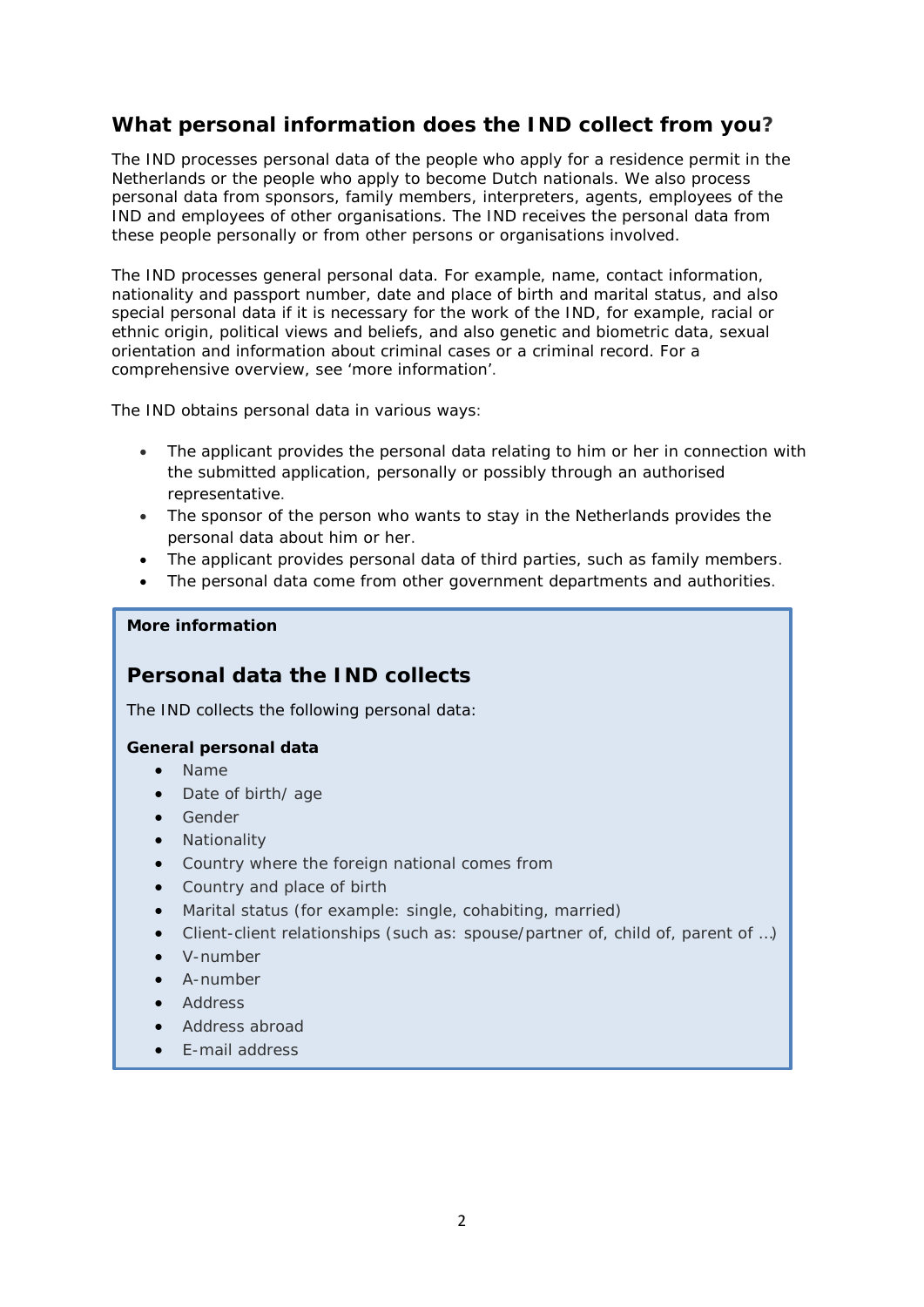- Telephone number
- Copy of the passport/ID
- Date on which you were registered with the IND
- Date on which you were registered in the BRP
- Residence status, residence permit type and validity period of the residence permit
- Application or applications for the residence permit (asylum or regular) and all documents submitted with the application. These are also original documents
- Date on which you became a Dutch national
- Personal data in documents from your file. For example, reports of hearings and letters
- Financial data
- Bank account number
- Notes of a contact
- Notifications received
- The date on which you left the Netherlands
- Country where you went to
- Whether the government may expel you from the Netherlands

### **Special personal data**

- Race or ethnic origin
- Political views
- Religion or philosophy of life
- Whether you are a member of a trade union
- Biometric data (such as fingerprints, face scan)
- Information about your health
- Sexual behaviour / orientation

### **Other data**

- Citizen service number or another identification number stated in the law
- Criminal convictions and offenses or security measures

## **Organisations the IND co-operates with**

The IND cooperates, among others, with the following government services and social organisations:

- Repatriation & Departure Service (DT&V);
- Central Agency for the Reception of Asylum Seekers (COA);
- Royal Netherlands Marechaussee (KMar);
- International Organisation for Migration (IOM);
- Municipalities;
- Stichting NIDOS;
- Ministry of Foreign Affairs;
- Inspection services, such as the Social Affairs & Employment Inspectorate;
- DUO;
- Tax authorities;
- European sister services and NGOs;
- Judicial information service;
- Custodial Institutions Agency (DJI);
- Public Prosecution Service (OM);
- National Police (NP);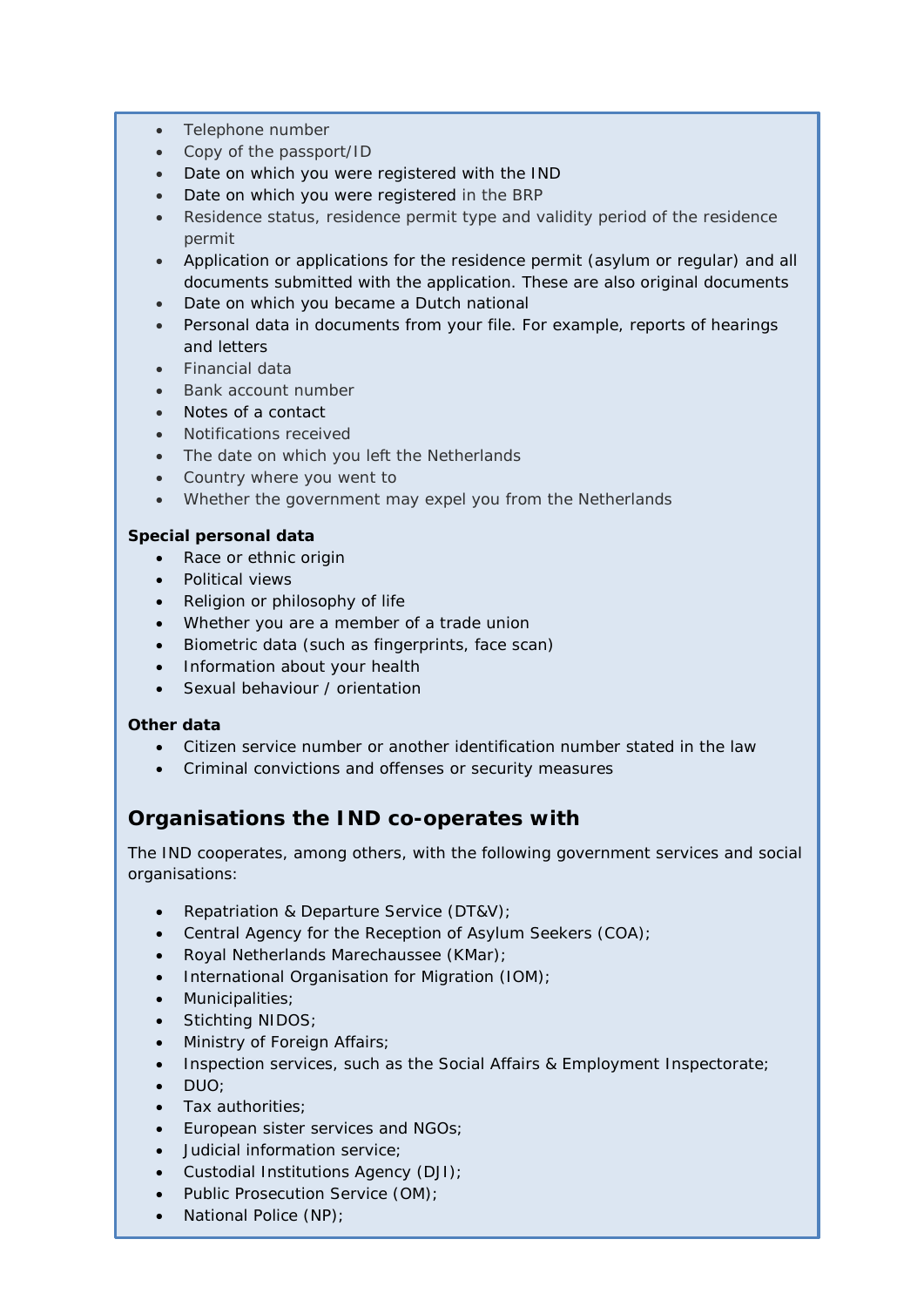- Employee Insurance Agency (UWV);
- BKWI (Suwinet);
- Dutch Council for Refugees (VWN).

[Full overview of the organisations with which the IND cooperates](https://ind.nl/Documents/AVG_stakeholders_IND.pdf)

### **Why does the IND process your personal data?**

The IND needs your personal data to implement the Policy on Foreign nationals. This policy stems from the Aliens Act 2000 and rules and regulations that go with it, as well as from the Dutch Nationality Act. In addition, there are rules based on international treaties.

The IND manages the administration of foreign nationals. After identification, the personal data of the foreign nationals are registered herein.

#### **More information**

Privacy legislation requires that we only process personal data for clearly defined purposes. The purposes for which we process your data are described in article 107 of the Aliens Act 2000.

In summary, the IND collects the personal data for, among other things:

- Implementing the Aliens Act 2000, the Dutch Nationality Act and other legal regulations;
- Verification, checking and referral and making this data available;
- Evaluation of aliens policy and policy of the IND.
- The purpose of processing the special categories of personal data is described in article 107a of the Aliens Act 2000.

The special categories of personal data are processed by us to the extent that this data are necessary for:

- issuing visas;
- border control;
- admission, residence and expulsion of aliens;
- supervision of foreign nationals on the basis of the Aliens Act 2000 or the Schengen Borders Code;
- Article 7.1a of the Aliens Regulations 2000states when it is necessary to process the special personal data.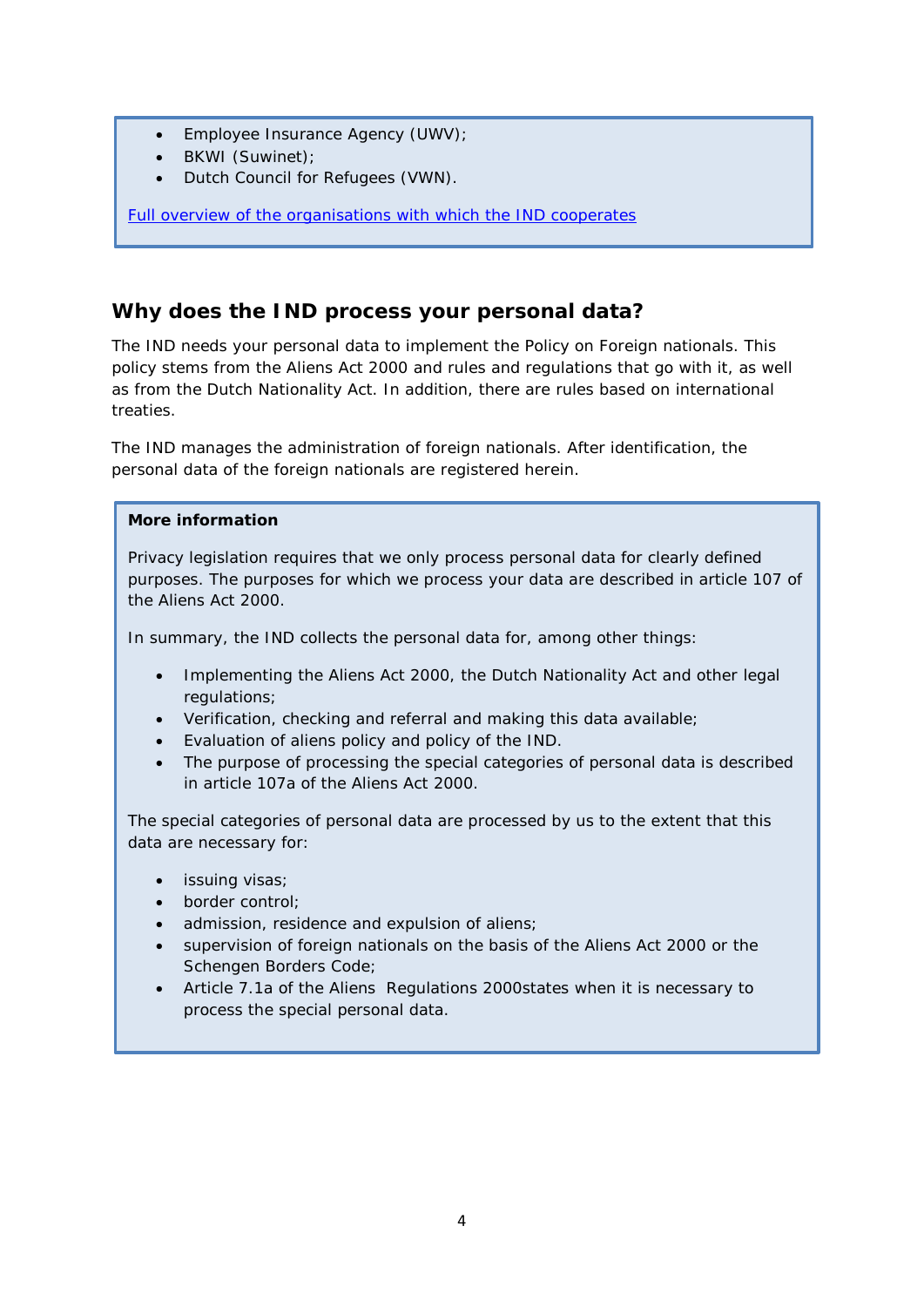# **Research**

The Research & Analysis (O&A) department of the IND conducts research. These studies are confidential or public. In addition, O&A assesses requests from external parties to provide IND data for research. Researchers ask for interviews with IND employees, but also for quantitative data, files and internal documents.

If the request is approved, O&A will arrange the delivery of the data. The delivery of data takes place via the file mailbox. Personal data is made anonymous if possible. The external party cannot see whom the data is about.

External researchers sign a confidentiality agreement. It states that they do not put in the public research report any data that can be traced to a person. Figures are rounded to tens. In addition, for each study, written agreements are made about the data that are provided, the way in which the information is provided and the (factual) check of the publication carried out by the IND

Research involving the IND can be divided into the following three categories:

- Research in which the IND is legally obliged to cooperate;
- Research by external parties, to who access is granted to the data within the IND. This often concerns requests from universities, social organisations and students;
- Independent research.

#### **More information**

### **Mandatory research**

The IND cooperates in research conducted by the following institutes:

- The Scientific Research and Documentation Centre (WODC: [https://www.wodc.nl/\)](https://www.wodc.nl/)
- The Advisory Committee on Aliens Affairs (ACVZ: [https://acvz.org/\)](https://acvz.org/)
- The Justice & Security Inspectorate (Inspectorate J&V: [https://www.inspectie](https://www.inspectie-jenv.nl/)ienv.nl/)
- The Dutch Court of Auditors (ARK: [https://www.rekenkamer.nl/\)](https://www.rekenkamer.nl/)
- De United Nations High Commissioner for Refugees (UNHCR: [https://www.unhcr.org/nl/\)](https://www.unhcr.org/nl/)

### **Non-mandatory research**

In the non-mandatory scientific research category, the IND facilitates Dutch and foreign universities. It may concern research conducted by the academic staff, as well as research conducted by students for master's theses.

#### **Research conducted by social organisations**

The IND cooperates in research conducted by the following institutes, among others:

- European Asylum Support Office (EASO: [https://easo.europa.eu/\)](https://easo.europa.eu/)
- National Institute for Health and Environment (RIVM: [https://www.rivm.nl/\)](https://www.rivm.nl/)
- ASKV / Refugee Support Centre (ASKV: [https://www.askv.nl/\)](https://www.askv.nl/)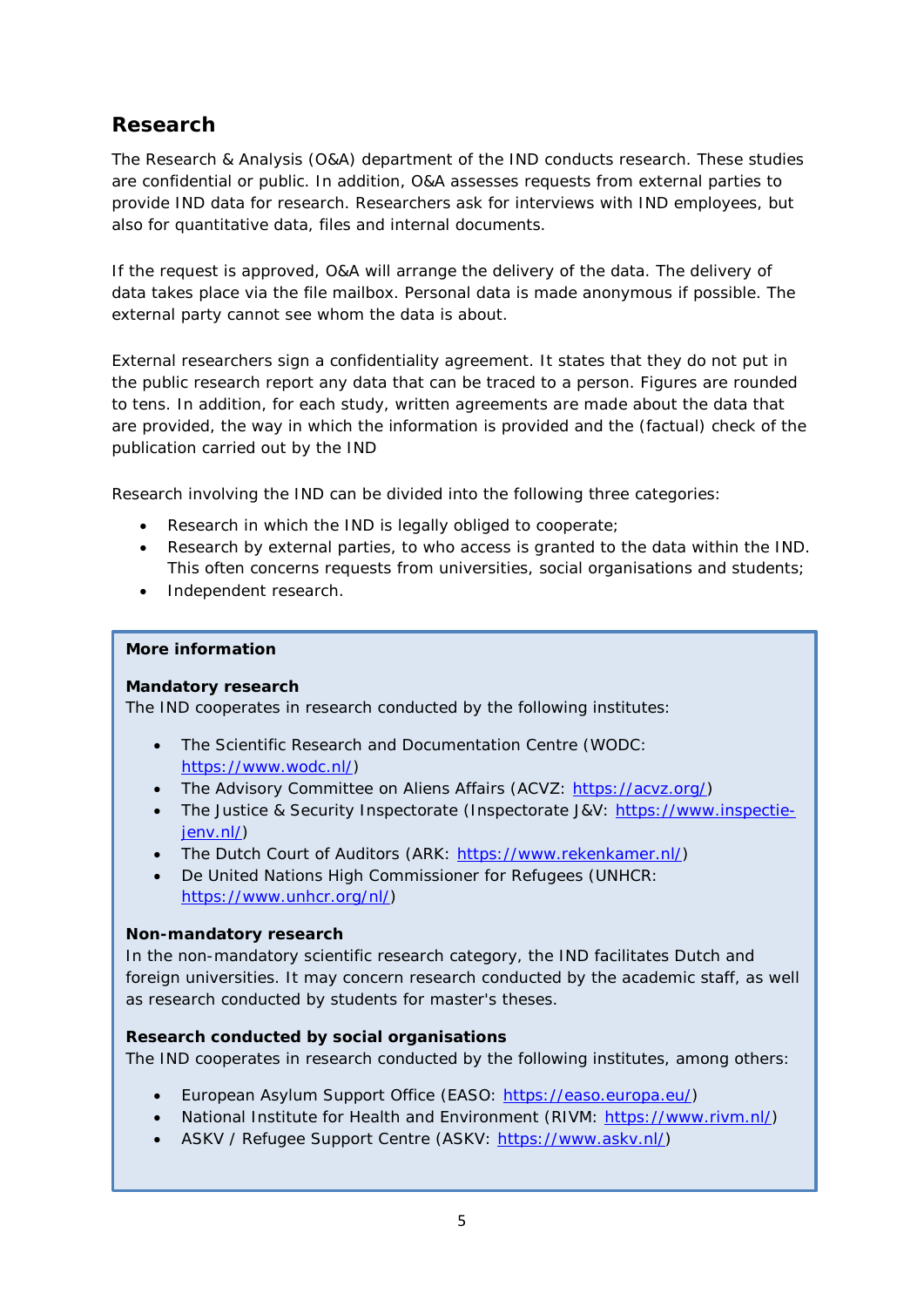- International Centre for Migration Policy Development (ICMPD: [https://www.icmpd.org/home/\)](https://www.icmpd.org/home/)
- The Dutch Organisation for Scientific Research (NWO: [https://www.nwo.nl/\)](https://www.nwo.nl/)

For more information about the background and nature of the research conducted by these institutes, see the websites mentioned above.

#### **Personal data are only processed when necessary for the research**

In general, personal data will only be processed during a research if this is strictly necessary for conducting the research. The results of the research can be published in scientific publications and or on the websites of the research institutes.

The publications contain the anonymised and / or aggregated results of the research. The privacy of the research participants is guaranteed in privacy regulations. Researchers sign a confidentiality agreement.

#### **More information about IND research**

For more information about research conducted within and by the IND, you can contact the Research Supervision Department at Research & Analysis department via the contact form: IND contact form.

## **Whom does the IND provide our personal data to?**

According to the Aliens Act 2000, the IND may or must provide other government organisations with information to perform their duties. For this purpose, such organisation requests (request) or demands information (claim).

The IND assesses whether it is necessary to provide your personal data and whether it does not harm your personal life. The IND checks why the organisation wants to get the data and whether it can do with less or no personal data.

### **More information**

The IND shares personal data with other organisations in the immigration chain. These are the Repatriation & Departure Service (DT&V), the Central Agency for the Reception of Asylum Seekers (COA), the Royal Netherlands Marechaussee, the National Police, the Ministry of Foreign Affairs, the Custodial Institutions Service (DJI), and the International Organisation for Migration (IOM). All these organisations have their own role in supporting foreign nationals on the way to the Netherlands, in the Netherlands and on the way out of the Netherlands. In addition, the IND shares data with other Dutch government organisations. For example, the UWV or the Public Prosecution Service (OM).

Sometimes the IND shares data with organisations that are not government institutions. They are often associations and foundations. For example, Dutch Council for Refugees (VWN). These organisations only receive personal data if this is necessary to implement the immigration policy.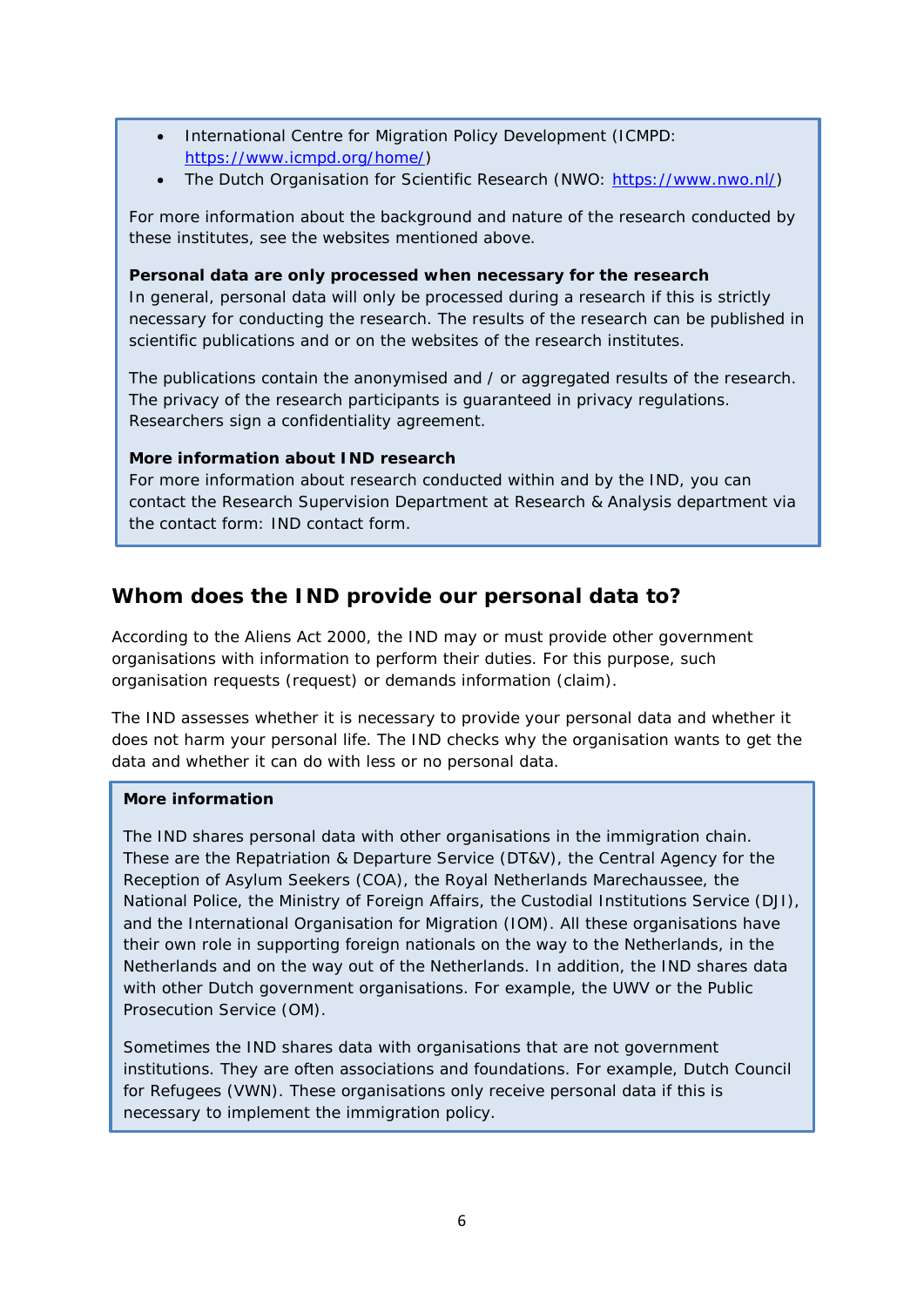## **How does the IND protect your personal data?**

The IND has taken measures to protect personal data and prevent misuse. All persons who can access the data must keep this information secret.

#### **More information**

Customers and employees trust that personal data are in good hands with the IND. Therefore, the IND protects personal data with suitable technical and organisational measures.

The IND has introduced the Government Information Management Baseline (BIO) for the protection of data in the systems. The technical measures that the IND has introduced to protect personal data, are in accordance with the BIO. The IND actively implements the BIO.

The IND has taken extra measures to protect your data at all times. Technology and processes have been adjusted. The IND also teaches its employees what the risks there are and how they should deal with them. The IND ensures that the risks are reduced and audits the measures.

## **Does the IND share your personal data with other countries?**

In certain situations, the IND passes on personal data to other countries or (international) organisations.

### **Sharing your personal data with countries within the EEA**

The AVG rules also apply in the countries within the European Economic Area (EEA). These are all countries of the European Union plus Norway, Iceland and Liechtenstein. These countries protect your personal data as well as the Netherlands.

### **Sharing your personal data with countries or organisations outside the EEA**

In such case, the IND takes measures to protect your personal data. For example, by providing data to the countries for which the European Commission has taken an adequacy decision. The IND also exchanges personal data with embassies of countries where foreign nationals come from. This happens for the reasons that are important to everyone (Article 49, paragraph 1, sub d., GDPR).

#### **More information**

## **Adequacy decision**

According to the law, the IND may transfer personal data on the basis of an 'adequacy decision'. An adequacy decision is the decision of the European Commission (EC) in which the EC has determined that this country protects data at the AVG level in its own laws.

The adequacy decision can apply to an entire country or for one or more sectors or regions in that country. Is there an adequacy decision in place? Then no additional measures are needed to provide personal data to this country, sector or region.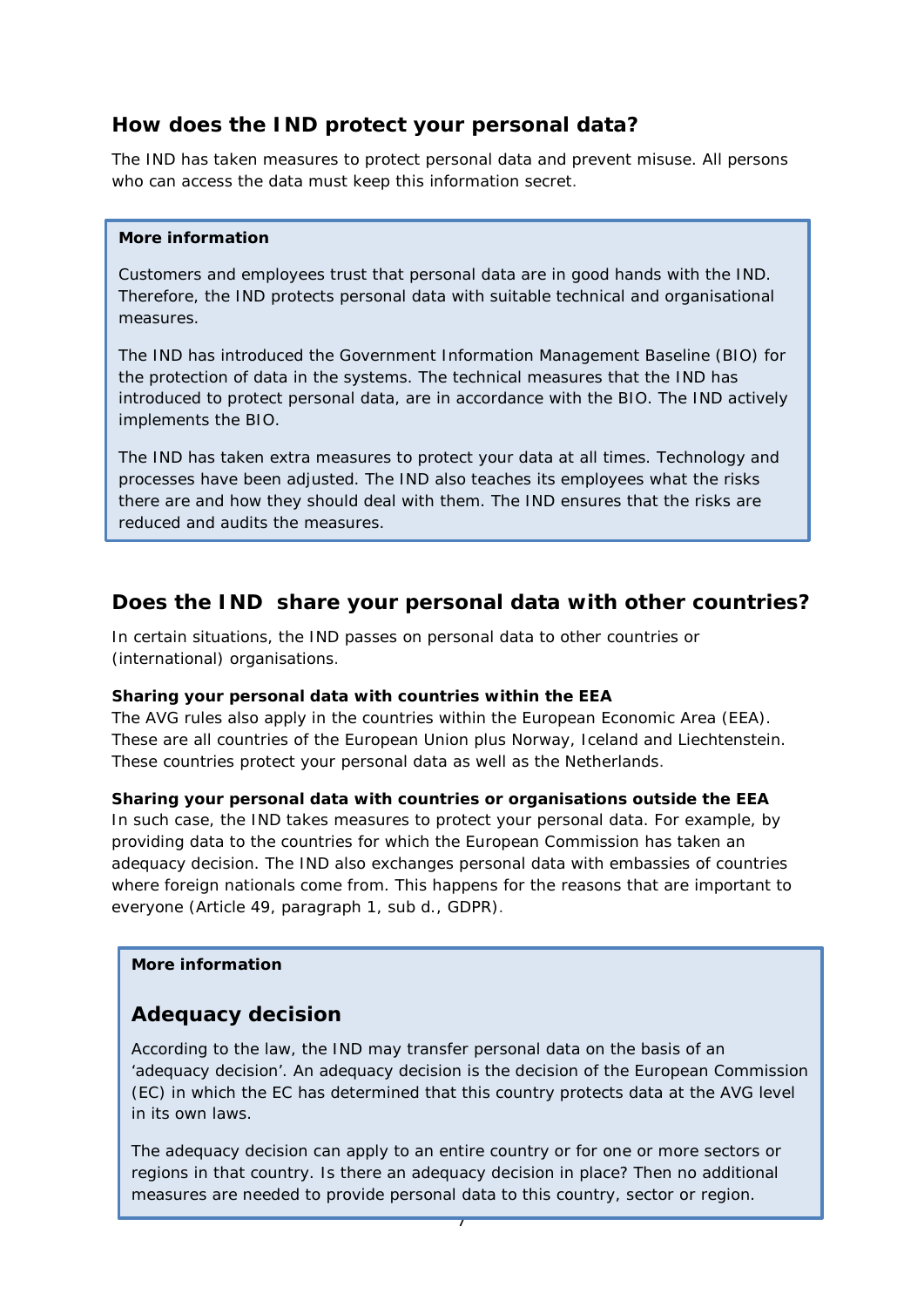The EC has adopted an adequacy decision for the following countries and regions:

- Andorra;
- Argentina;
- Canada (with the exception of Quebec) (see explanation below);
- Isle of Man;
- Faroe Islands;
- Guernsey;
- Israel;
- Japan;
- **Jersey**
- New Zealand;
- Uruguay;
- United States of America (see explanation below);
- Switzerland.

For Canada, the adequacy decision only applies to electronically processed data covered by the Canadian Personal Information Protection and Electronic Documents Act (PIPEDA).

Concerning the United States, there is no appropriate level of protection for the country as a whole. The EC has adopted EU-US Privacy Shield. Companies and institutions can receive a certificate from the Privacy Shield. Personal data may only be shared with companies and institutions with a Privacy Shield certificate. On the official website (https://www.privacyshield.gov/welcome) there is a list of all certified organisations.

[Information about adequacy decisions on the website of the European Commission](https://ec.europa.eu/info/law/law-topic/data-protection/international-dimension-data-protection/adequacy-decisions_en)

### **Sharing personal data with countries without adequacy decision**

Your personal data can also be passed on to a country without the adequacy decision. This can only be done if one of the exceptions referred to in Article 49 of the AVG is met. Article 49, paragraph 1, sub 'd' of the AVG allows sharing personal data if there are important reasons in the public interest. Art. 49 paragraph 4 sets the additional requirement that this public interest is recognised in a law of the European Union or a law of the Netherlands that applies to the organisation responsible for the processing of those personal data.

To the IND, the Aliens Act 2000 applies. It states that the IND must keep records of foreign nationals. Another law is the Regulation (EU) 2019/1240 of the European Parliament and the European Council of 20 June 2019.

**Exchanged of data with other organisations in the Netherlands and abroad** The IND must also be able to share personal data with law enforcement authorities, foreign authorities and within networks of immigration liaison officers. The IND only does this if those personal details are necessary for the following purposes:

- implementation of the Aliens Act,
- prevention and tackling of irregular migration, or
- prevention, investigation, detection and prosecution of migrant smuggling or human trafficking.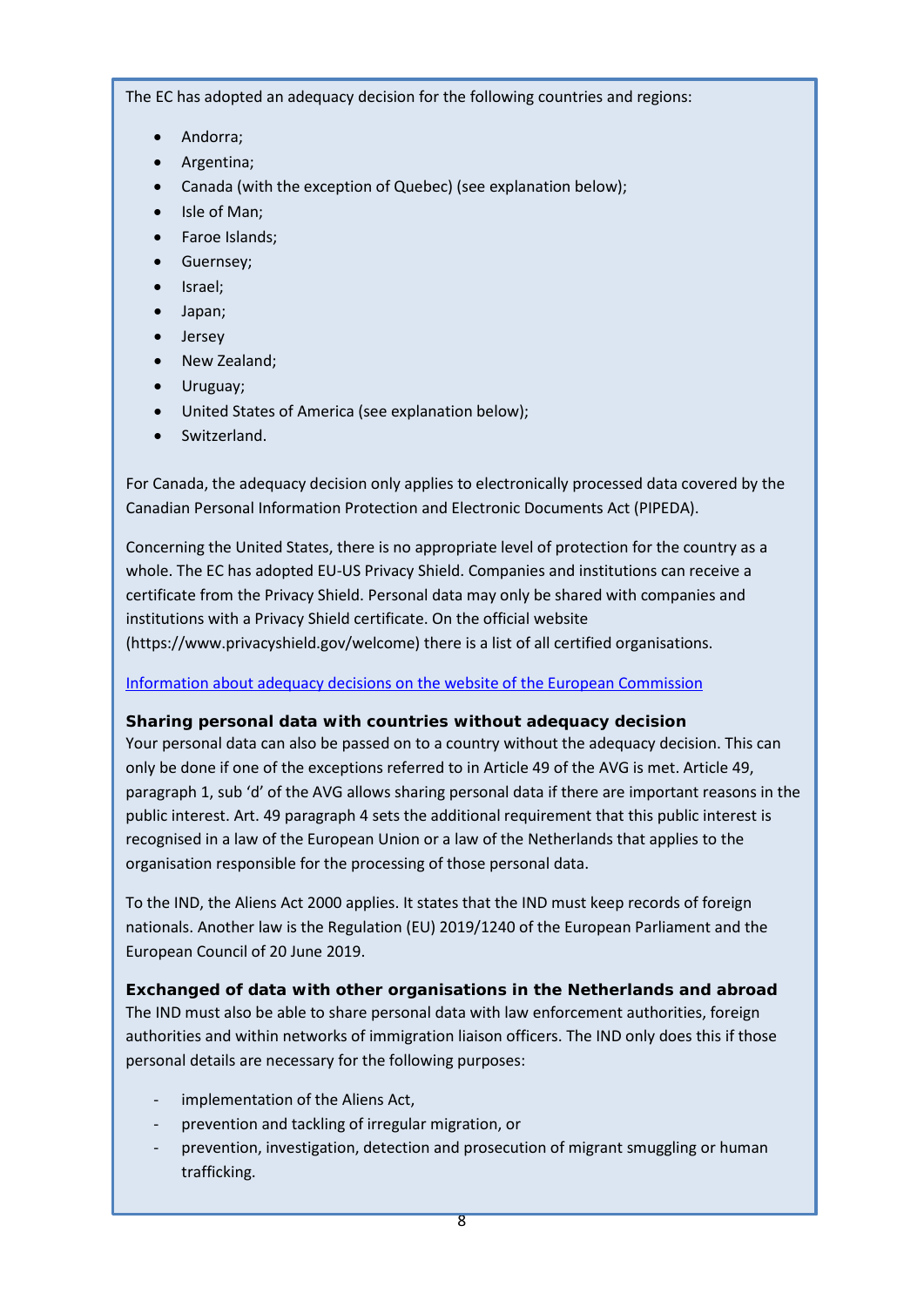The AVG applies to such processing of personal data. This means that:

- a. personal data must be deleted if they are no longer needed for the purpose for which they were collected or processed.
- b. any exchange of personal data is limited to what is strictly necessary for the application of the Aliens Act and / or the Regulation.

# **How long will your personal information be stored?**

The IND does not store personal data for longer than necessary for the purpose for which the IND has collected it. The retention periods are laid down in the archive policy. How long personal data are preserved, varies per situation and also depends on the purpose of storage. This period can be a few weeks to many years.

### **More information**

The Minister of Justice and Security has a duty of care (that is an administrative responsibility) to keep the archive of the IND in order and to ensure that there is access to the archive. It is stated in Article 3 of the 1995 Archive Act.

The Minister of Justice and Security has made selection lists. This is stated in Article 5 of the 1995 Archive Act. The selection lists state how long the IND must keep its archives and whether the IND may destroy an archive after a certain time.

The following selection lists are made for the IND:

- 1. [Selection list for the repercussions of the actions of Minister of Justice and](https://zoek.officielebekendmakingen.nl/stcrt-2002-95-p9-SC34630.html)  [actors involved in the field of admission of foreign aliens 1945-1993, 18](https://zoek.officielebekendmakingen.nl/stcrt-2002-95-p9-SC34630.html)  [February 2002 R&B/OSA/2002/578](https://zoek.officielebekendmakingen.nl/stcrt-2002-95-p9-SC34630.html) (Dutch Government Gazette no. 95, 23 May 2002).
- 2. Selection list for the repercussions of the actions of the Ministry of Justice in the field of Admission of Aliens from 1945, 20 November 2009, no. NA/09/3091 (Dutch Government Gazette no. 1754, 9 February 2010). [BSD\\_Actualisatie\\_Toelating\\_Vreemdelingen\\_stcrnt\\_09\\_02\\_2010.pdf](https://www.nationaalarchief.nl/sites/default/files/field-file/selectielijsten/BSD_Actualisatie_Toelating_Vreemdelingen_stcrnt_09_02_2010.pdf)
- 3. Determination of the selection list in the field of Nationalities for the period from 1945, 17 March 2003, no. C/S/03/705 (Dutch Government Gazette no. 86, 6 May 2003). [BSD Nationaliteiten 1945 -](http://wetten.overheid.nl/BWBR0014821/2003-05-08) heden

These selection lists are published in the Dutch Government Gazette.

[All retention periods of the IND](https://ind.nl/Documents/AVG_Bewaartermijnenlijst%20_IND.pdf) [Basis for the retention periods](https://ind.nl/Documents/AVG_Grondslagen_bewaartermijnenlijst_IND.pdf) 

### **Retention periods**

The archives of foreign nationals who remain for indefinite period are preserved forever.

From 1990, the archives of foreign nationals with a residence permit for a limited period are preserved for 15 years. The retention period starts on the departure date.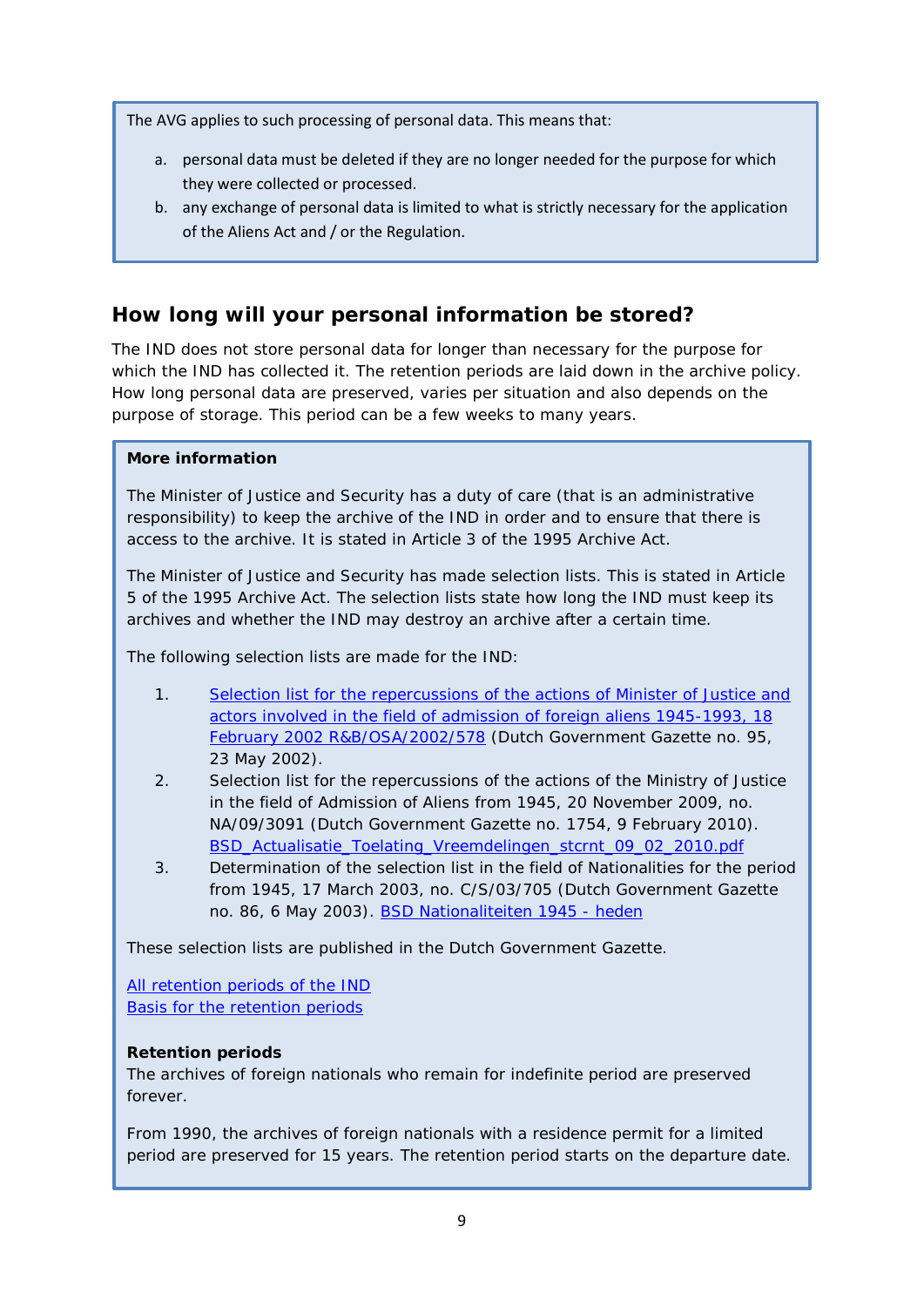The archives of foreign nationals who acquire Dutch nationality are preserved forever. These archives are an important source of information for immigrants and their descendants about their arrival in the Netherlands.

These retention periods have been determined after advice from the Dutch Council for Culture. The selection list has been formally determined by the Minister of Education, Culture and Science and the Minister of Justice.

## **Hoofddirecteur IND geeft archiefbeleid vorm**

De hoofddirecteur van de IND bepaalt namens de Minister van Justitie het archiefbeleid . Dit staat in artikel 14 Archiefbesluit en artikel 3 sub 5 van de archiefbeheersregels van Justitie en Veiligheid. Bij het opstellen van een selectielijst moet de hoofddirecteur de Rijksarchivaris en een externe deskundige betrekken. De definitieve bewaartermijn wordt bepaald door afweging van een aantal belangen. Privacy is één van deze belangen.

# **Opvragen dossierstukken van vóór 1986**

Het hele archief van de IND en zijn voorlopers over de periode van eind 19e eeuw tot 1986 is overgebracht naar het Nationaal Archief (NA). Stukken uit deze periode kunt u opvragen door een verzoek in te dienen via dit contactformulier. In dit verzoek moet een dossiernummer worden vermeld.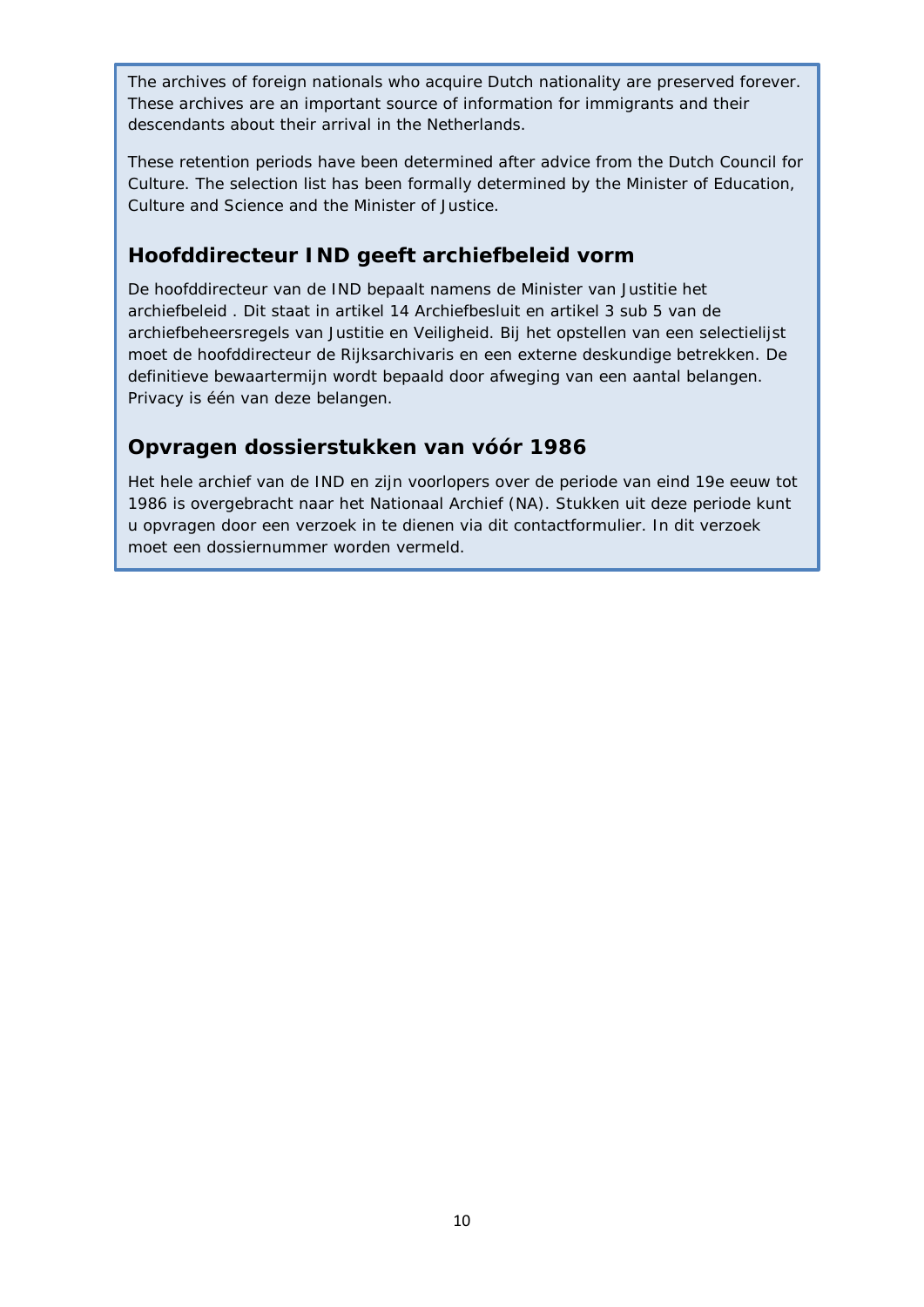# **What privacy right do you have?**

Regarding your personal data, you have the right:

- to inspect;
- to adjust (rectify);
- to delete :
- to have data processed to a limited extent;
- to transfer data to another party.

You also have the right to object to processing of your personal data.

Do you want to use these rights? Then use the online form. Or send a letter to:

IND ter attentie van Privacy Officer Postbus 17 9560 AA Ter Apel

Your letter should contain:

- a description of the data you wish to receive, have data supplemented, corrected or deleted or to which you want to object;
- name, address, place of residence, telephone number, e-mail address and date of birth of the person making the request;
- the signature of the person making the request;
- a copy of the pages with identity details of a valid passport or a copy of the front and back of a valid identity card or Dutch residence permit. For this purpose, you can choose to make your passport photo and your Citizen Service Number (BSN) or personal number invisible. See 'how do I make a secure copy of my proof of identity' for more information.
- Are you making a request for someone else? You must be authorised by the person for whom you are making the request. Enclose a signed authorisation with a copy of the authorised person's passport. The lawyer of the applicant is always authorised to make a request.
- If applicable: a copy of the death certificate of the person concerned.

You will receive a response to your request within a month. This period can be extended by two months. This happens when the IND needs more time.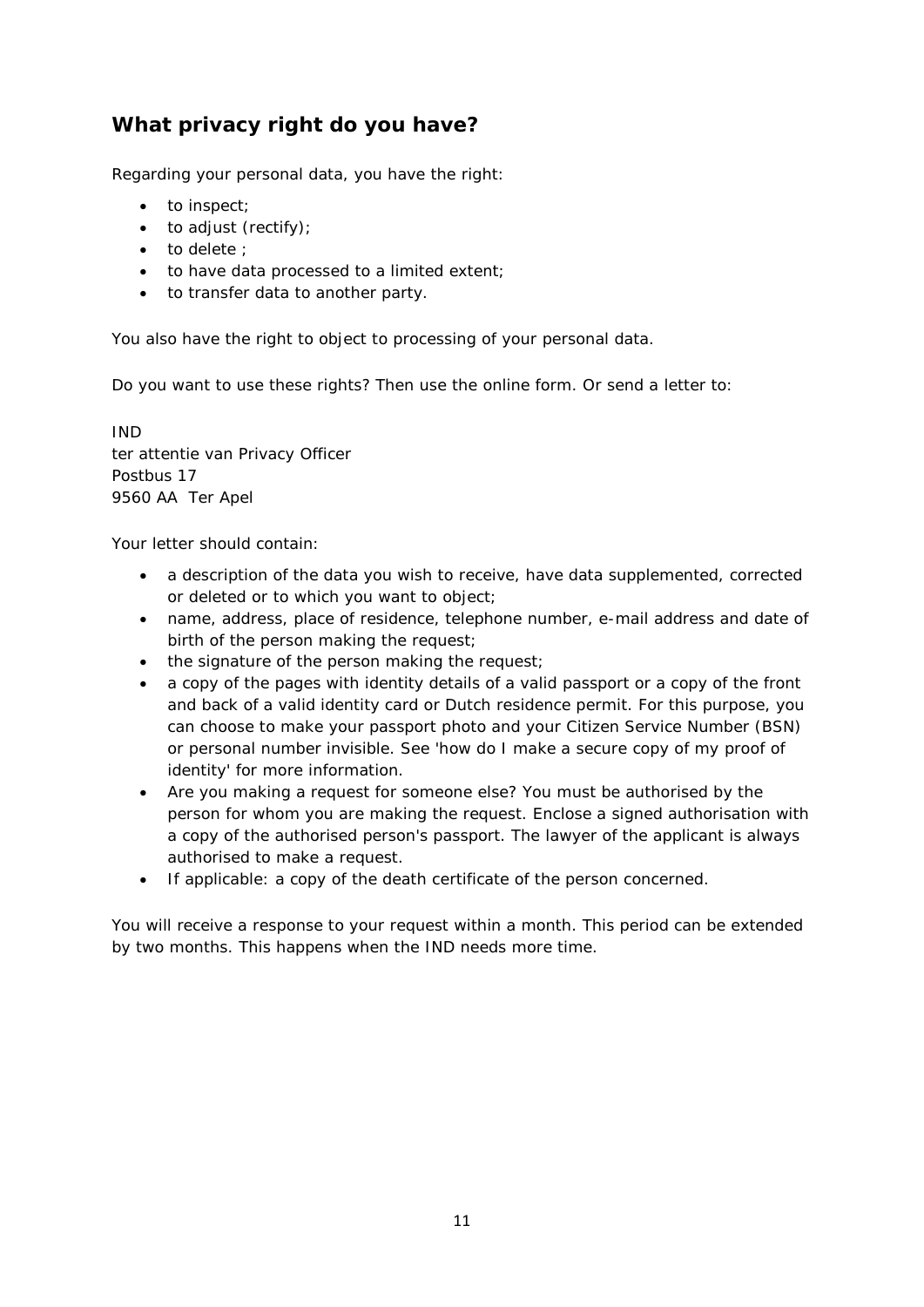#### **More information**

#### **Right to inspect**

It is the right to view your personal data at the IND. Your family members may only view your file if you have given them written permission (authorisation). Parents and legal representatives may view the file of their children under the age of 16. Persons who are 16 years or older, decide about inspection (permission hereto) personally. The IND may (partially) refuse inspection of your own file if your inspection damages the privacy of someone else. Surviving relatives are not entitled to inspect the file of someone who has died.

#### **Right to rectify**

Do you think that your personal data are no longer correct or complete? Then you can ask the IND in writing to adjust the data. If we do not change the data, we will clearly explain why we don't.

#### **Right to delete**

You can ask the IND to delete (part of) your data from the file. If we do not delete the data, we will clearly explain why we don't.

### **Automated decision making**

The IND does not use automated decision-making without human intervention. This means that an employee always looks at the case.

### **Do you have questions or do you wish to file a complaint?**

Do you have any questions, do you want more explanation or are you not satisfied with how the IND handles your personal data? Then contact our Privacy Officer.

You can file a complaint by using the complaint form. Or send a letter to:

IND Privacy Officer Postbus 17 9560 AA Ter Apel

Are you not satisfied with the answer to your complaint? Then you can submit a complaint to the Dutch Data Protection Authority. This is possible via the website: [www.autoriteitpersoonsgegevens.nl](http://www.autoriteitpersoonsgegevens.nl/)

#### **More information**

The IND is an implementation organisation of the Ministry of Justice and Security. The State Secretary for Justice and Security is responsible for the work of the IND. The Data Protection Officer of the Ministry of Justice and Security checks whether the IND applies and complies with the General Data Protection Regulation (AVG). This official is formally the point of contact for processing of personal data within the ministry.

[Contact details of the Data Protection Officer](https://www.rijksoverheid.nl/ministeries/ministerie-van-justitie-en-veiligheid/privacy)